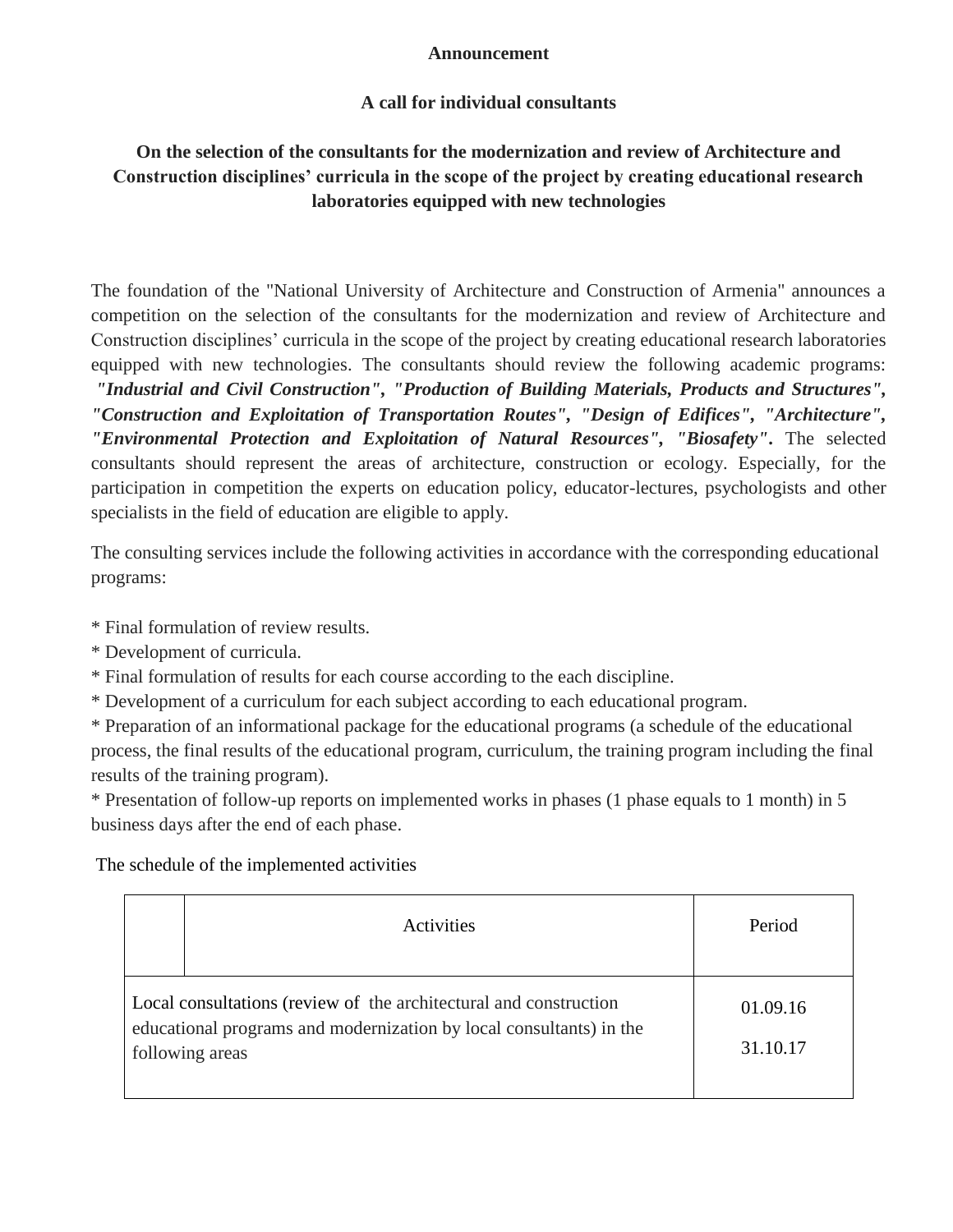| 1              | <b>Industrial and Civil Construction</b>                                        | 01.09.16<br>31.01.17 |
|----------------|---------------------------------------------------------------------------------|----------------------|
| $\overline{2}$ | <b>Production of Building Materials, Products and Structures</b>                | 01.09.16<br>31.01.17 |
| $\overline{3}$ | <b>Construction and Exploitation of Transportation Routes</b>                   | 01.10.16<br>28.02.17 |
| $\overline{4}$ | <b>Design of Edifices</b>                                                       | 01.03.17<br>31.07.17 |
| 5              | <b>Architecture</b>                                                             | 01.06.17<br>31.10.17 |
| 6              | <b>Environmental Protection and Exploitation of Natural</b><br><b>Resources</b> | 01.06.17<br>31.10.17 |
| 7              | <b>Biosafety</b>                                                                | 01.06.17<br>31.10.17 |

The minimum requirements for the candidates are:

#### **1. Qualification**

 $\triangleright$  Higher education in the spheres of Architecture, Construction and Ecology (a degree is preferable),

 $\geq$  5 years of work experience in the mentioned fields in the recent 10 years or in the field of higher education in the engineering specialties

 $\triangleright$  Knowledge of Armenian and Russian languages (knowledge of English is an asset),

\_\_\_\_\_\_\_\_\_\_\_\_\_\_\_\_\_\_\_\_\_\_\_\_\_\_\_\_\_\_\_\_\_\_\_\_\_\_\_\_\_\_\_\_\_\_\_\_\_\_\_\_\_\_\_\_\_\_\_\_\_\_\_\_\_\_\_\_\_\_\_

▶ Computer competency; Microsoft Word, Excel, Internet.

**30 points**

#### 2. **General experience and competencies**

- $\triangleright$  Understanding of educational process,
- $\triangleright$  Understanding of the educational programms' development requirements,
- $\triangleright$  Experience in monitoring, research, analysis and evaluation.
- Ability to work in a team, effective communication and cooperation skills.

\_\_\_\_\_\_\_\_\_\_\_\_\_\_\_\_\_\_\_\_\_\_\_\_\_\_\_\_\_\_\_\_\_\_\_\_\_\_\_\_\_\_\_\_\_\_\_\_\_\_\_\_\_\_\_\_\_\_\_\_\_\_\_\_\_\_\_\_\_\_\_

**30 points**